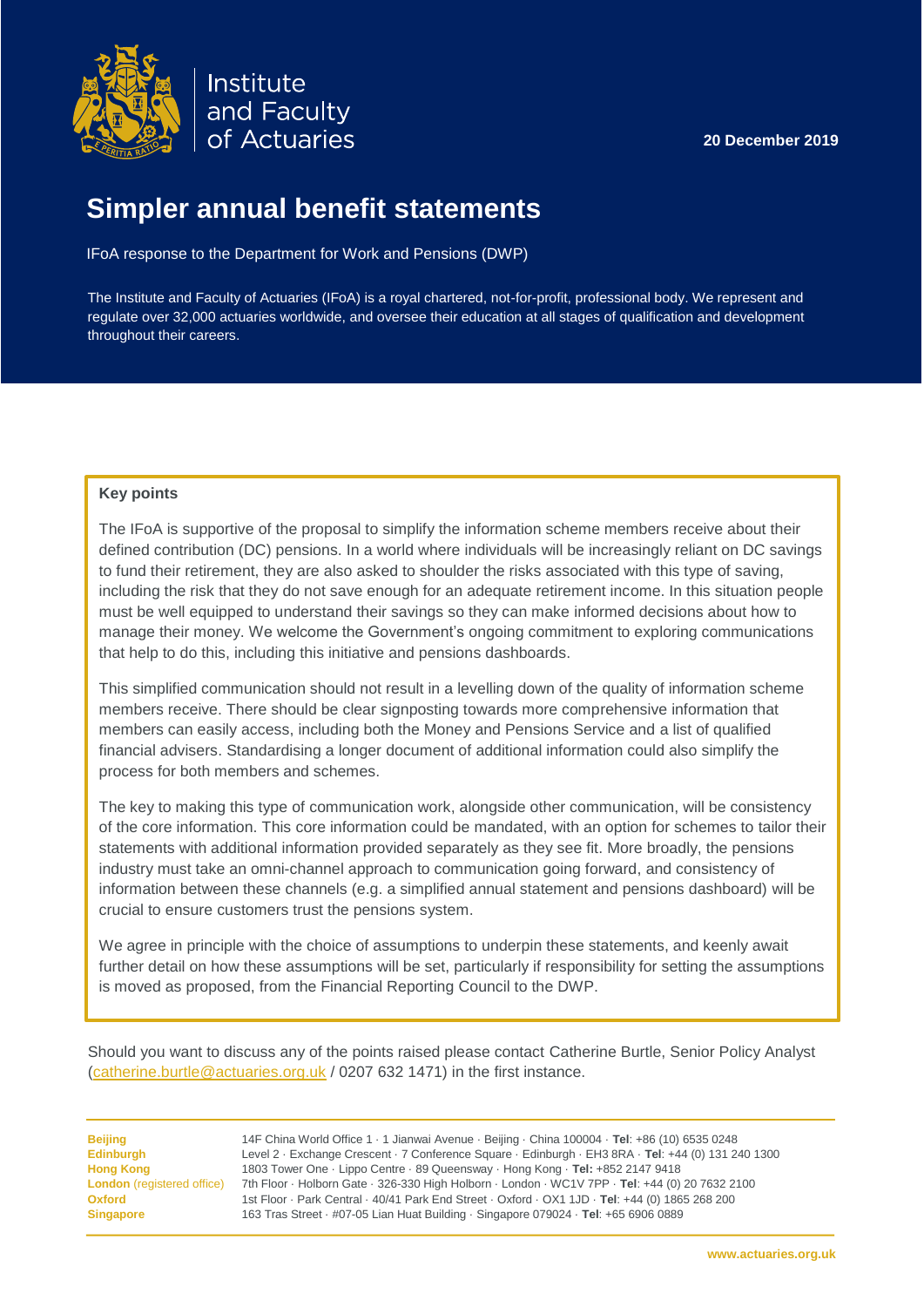#### *Q1 - We would welcome your views on this twin ambition:*

## *Is it one that you recognise as offering benefits in terms of an individual's understanding of - and better engagement with – their workplace pension saving? Yes/No?*

- 1. Yes, we support the overarching ambition of this initiative and its place within the Government and pensions industry's broader strategy to engage members with their pensions. Setting out the questions the statement will look to answer is also a sensible approach and the questions proposed should give people a good starting point for the purposes of planning their retirement.
- 2. It could however be beneficial to link these questions with some widely accepted quantitative assessments. For example in relation to the question "*How much money could you have when you retire?*" a link to the PLSA's Retirement Living Standards could help provide people with an idea of what this number could mean for their potential quality of life in retirement. The IFoA has also recently published research that could help people answer the question "*What can you do to give yourself more money in retirement?"*. Our report Savings Goals for Retirement gives people an understanding of how much they might need to save in order to meet each of the PLSA's living standards<sup>1</sup>

## *In what ways could consistent workplace pension annual benefit statements offer an opportunity to improve engagement with and understanding of pension provision?*

3. Consistency of information, not just between providers, but across all communication media, will be key to ensuring that people understand and trust pensions, but also that they are then equipped to take action to improve their retirement prospects.

#### *Q2 - We would welcome*

- *a) views on the implications of requiring trustees and scheme providers to have regard to principles; descriptors or a simpler statement template on other communication materials, including the need for and cost of redesigning approaches.*
- 4. There could be some advantages to smaller schemes in terms of a reduced administrative burden if a standardised template could be adopted for annual statements. Larger schemes might find it more difficult to tailor their communications if they are too constrained by a standardised statement. Many will have spent time, effort and money to make annual statements consistent with other scheme communications and their members will be familiar with these statements. Additionally, providers and Third-Party Administrators are likely to have their systems set up to produce their own template statement. The extra costs associated with introducing a new template will ultimately be passed on to scheme members.
- 5. It will be important that core data and text presented in a simplified annual statement is 100 per cent consistent across all schemes. However, schemes could still be given the opportunity to make the additional information that sits alongside their statements bespoke. This of course needs to be balanced with the desire for simplicity, but annual statements can be used to communicate any number of important, scheme/provider specific information, in a document that might be the single most important (and therefore read) for most members annually.
- 6. We would therefore expect, if adopted, a sufficiently long implementation period to ensure all customers receive the new standardised template at the same time (within reason) to avoid confusion.

<sup>-</sup>1 Institute and Faculty of Actuaries, *Savings Goals for Retirement*, October 201[9 https://www.actuaries.org.uk/news-and](https://www.actuaries.org.uk/news-and-insights/public-affairs-and-policy/ageing-population/adequacy/savings-goals-retirement)[insights/public-affairs-and-policy/ageing-population/adequacy/savings-goals-retirement](https://www.actuaries.org.uk/news-and-insights/public-affairs-and-policy/ageing-population/adequacy/savings-goals-retirement)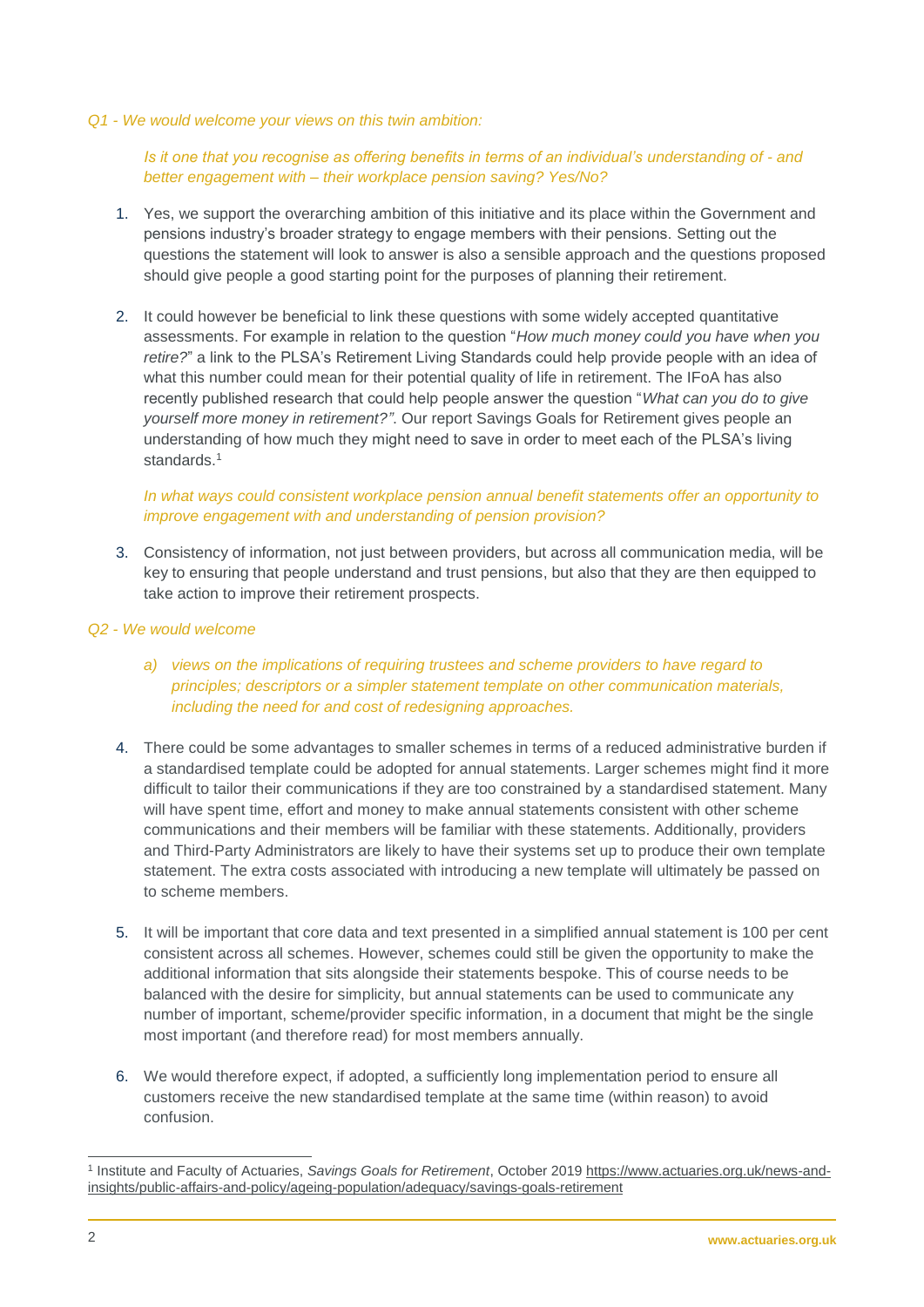#### *Q3 - Our intended scope – does this make sense or should the scope be broadened, or narrowed?*

- 7. The proposed scope, to exclude DB schemes for the time being, makes sense from a practical perspective as the content will differ. It does not however make sense to exclude non-automatically enrolled (AE) DC scheme members, not least because some schemes will have AE and non-AE members. A more appropriate test might be whether members currently receive a statutory money purchase illustration (SMPI) – if they do then it seems logical to replace this with a new simpler DC benefit statement. We note that the proposal is to initially encourage adoption rather than mandate it. Establishing the clear boundaries of what is inside and outside scope will be more important if standard statements are mandatory.
- 8. That said, dashboards will need to find a way of presenting DB and DC benefits in a consistent and comparable way to be meaningful to the significant proportion of the population with a mix of both types of benefit. One of the key challenges that the dashboard project faces is translating the two benefit types into a common taxonomy that will enable easy comparison between them and a greater understanding of member's overall savings position.
- 9. The work that informs the development of dashboards could therefore be used to bring all pension communication into a more consistent form. Extending the simpler statement to members of DB schemes, and non-qualifying DC schemes (if not already in scope), should therefore be seen as an eventual aim of this initiative.
- 10. The Government and regulators might, in the meantime, consider providing guidance to DB schemes about their benefit statements, to enable any changes to be consistent with the direction of travel for DC schemes. DB schemes should be expecting to have to transition to something more consistent on a voluntary basis, and should be offered some help to do so.

## *Q5 - Do you agree with these principles, or are there other or additional principles that you think we should consider?*

## 11. Yes, we agree.

## *Q6 - What do you think are the advantages or disadvantages of this simpler statement?*

- 12. The current template is focussed towards group personal pension (GPP) customers, but in reality members are spread across a variety of different pension vehicles including GPPs, sole-trust DC arrangement, hybrid trust, DC Master Trust. As such, an approach that isn't overly prescriptive is preferable to ensure schemes have sufficient latitude to tailor the information that sits alongside their statement as appropriate to their membership.
- 13. For example, scheme specific information may need to be added. An introductory paragraph may also be required, plus signposting to other benefits (especially if the DC is part of a wider hybrid arrangement).

## *Q10 - Is there any information you think is currently not included, or signposted, in the statement in Annex A that would support the ambition to inform members and enable them to make retirement planning decisions? If so, what additional information do you think needs adding or signposting?*

14. Giving people a benchmark by which to measure their progress, as mentioned in our answer to question 1, could help give people a more complete understanding of their situation and what it might mean in practice. Linking to the PLSA's retirement income targets and the IFoA's related saving goals could be a way of doing this.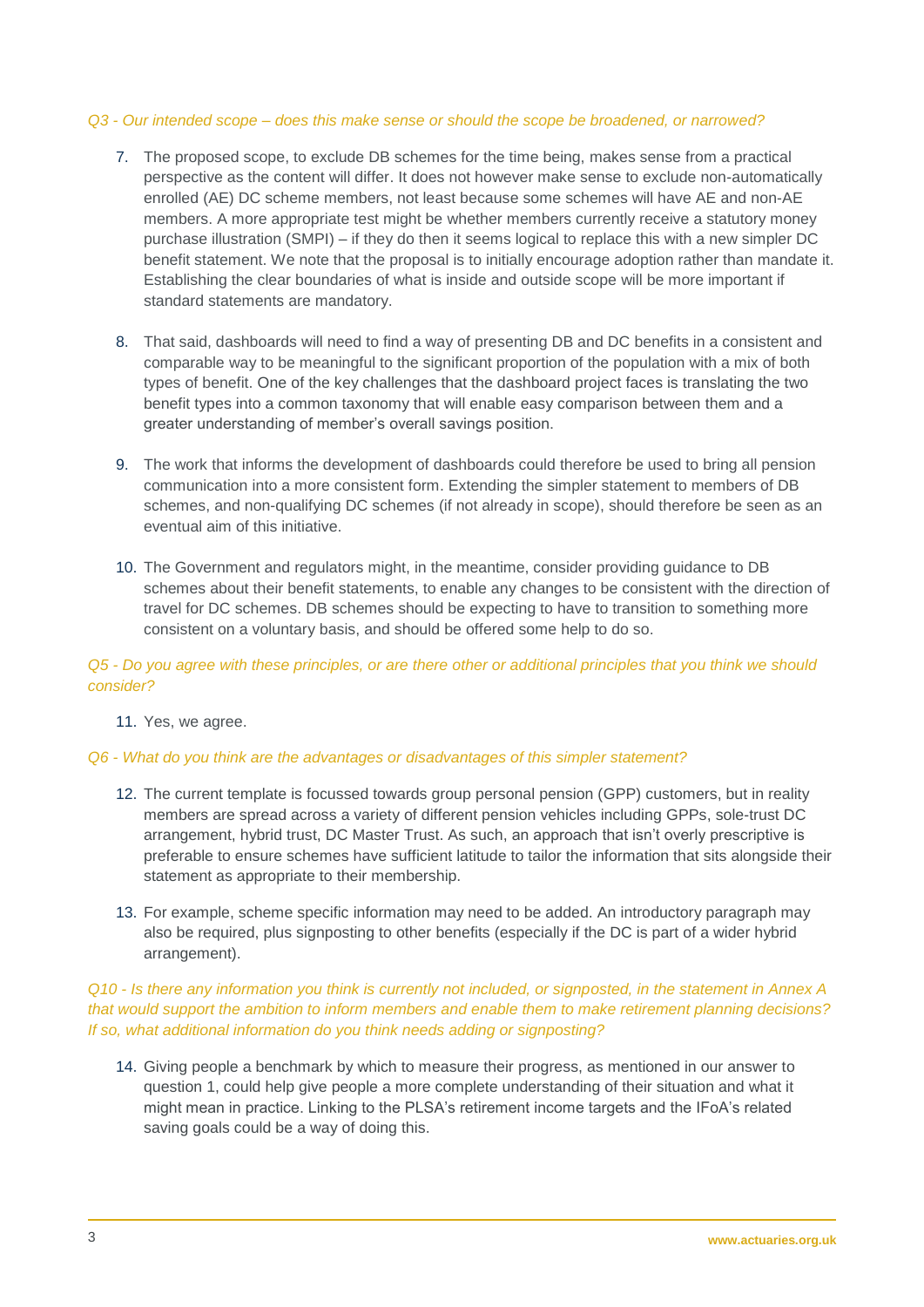- 15. We would also argue that charges are not given enough prominence on the example statement. They are alluded to in section one, but do not appear explicitly. We discuss this further in our answer to question 16 below.
- 16. The income conversion references annuities, which are no longer a popular choice for people when they reach retirement. It is of course very difficult to assess potential drawdown income, but as it stands the conversion could give a misleading impression of the income that could be available in retirement. Default decumulation strategies are being slowly developed, and the income shown needs to reflect that direction of travel.
- 17. More broadly, a simplified statement template like this is closer to a one-size-fits-all approach and may need to better reflect the possibility of wider choices/outcomes.
- 18. The conversion also does not mention anything about the tax that will be levied on pension income. As this is a significant are of confusion amongst the public, we would strongly recommend that the point is covered.

#### *Q11/12- We would welcome your views on a design principles-based / descriptor-based approach:*

- 19. A principles-based approach would be harder to manage for smaller schemes if they are left to do their own thing in their own way, although initially it might help to avoid compliance expenses. This kind of approach could also undermine the objective of improving consistency of information.
- 20. A descriptor-based approach seems to be a good compromise between a fixed template and the proposed principles-based approach. It would be preferable in terms of ensuring consistency between schemes, which should not be lost as a key objective of all these strands of work.
- 21. If either of these two approaches is taken it would still be worthwhile for the Government to provide a non-mandatory standard template to help schemes and promote consistency.

#### *Q13 - We would welcome your views on:*

- *a) the advantages/disadvantages of reliance on the voluntary adoption of a simpler statement template; design principles; or descriptors*
- 22. There will naturally be inconsistencies in schemes' tendency to adopt the simpler statement. It would seem that those for whom the benefits of adopting are less clear, or the process more onerous, will be less inclined to adopt the statement voluntarily. If voluntary adoption has not been successful to date, this is a sign that mandating the approach in some way could be necessary.
- 23. A tiered approach to adopting the statement could possibly be adopted where, by default, schemes should adopt the descriptors (or standard template) on a 'comply or explain' basis. For those schemes with a good reason for having a slightly different approach e.g. communications strategy that has been made bespoke for a complex scheme utilising member feedback, this should be taken into account.
- *b) where responsibility for maintaining a template; design principles or descriptors for voluntary use should lie: with government or industry.*
- 24. Given the diverse nature of the pensions industry, and its existing competing priorities, the Government, probably via the Money and Pensions Service, would be best placed to take responsibility for maintaining a template. Whoever owns the template needs to ensure there is a long lead-in time for any changes, which should be as infrequent as possible, and that there is appropriate consultation with the pensions industry. Any template will also need to be complemented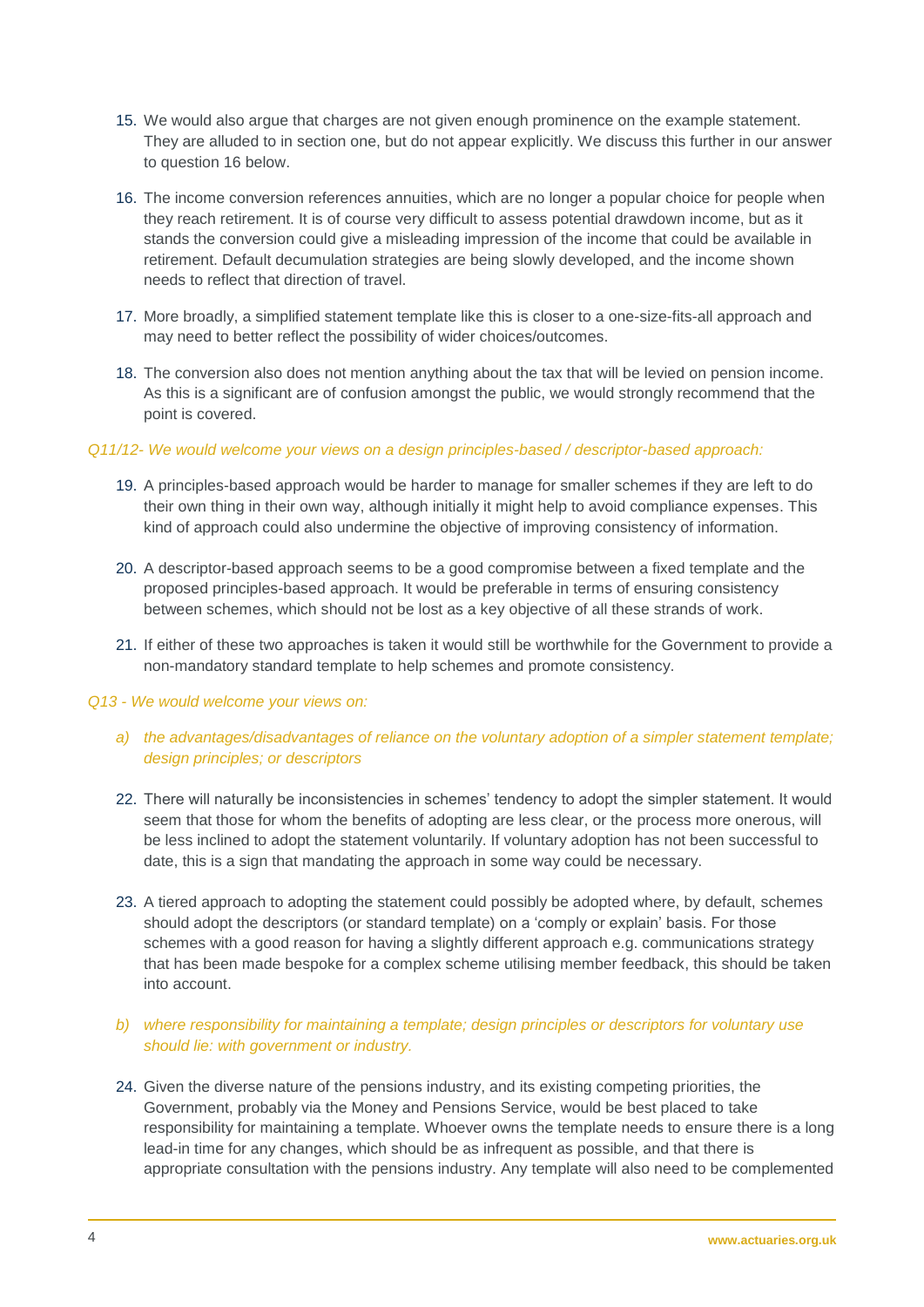by strong governance. The template should also draw on existing industry work to adopt simplified language, for example the ABI's Making Retirement Choices Clear framework<sup>2</sup>, so that common terms are used across the board.

- 25. The template should be developed having regard to the different types of pension arrangement that exist and sufficiently signpost members so that they consider their benefits from *all* schemes and the State Pension, plus their wider financial situation when considering plans for retirement.
- *c) The advantages/disadvantages of mandating an approach through statutory guidance.*
- 26. Mandating an approach to the core information contained in statements may be the best way of ensuring true consistency between different scheme communications. It would also help to bring these communications into line with what will be shown on dashboards, participation in which will be compulsory for all schemes. However there must be flexibility built into any new rules.
- 27. A mandated approach will need to be accompanied by help for schemes that gives them an idea of not only what is required of them, but the overarching aim of changing their statements. This could mean giving schemes practical advice, like a standardised accompanying guide for the statement, but also sufficient time to implement the policy and clarity about what needs to be included on the statement. If the Government does pursue a mandatory system with penalties for non-compliance, then it should include a transition period during which any unintended consequences are addressed.

*Q16 - (a) Do you agree with separate reporting of charges and transaction costs? Do you think other data, such as the percentage of funds under management these charges represent, should be presented alongside?* 

*(b) Do you think approximate or averaged charge and transaction cost figures should be permitted for charges as well as transaction costs. Could this impair saver confidence and decision-making, and if so, how would that risk be mitigated?*

- 28. Most research agrees that people currently have a generally poor understanding of how their pension pot is invested, and how schemes' charging structures work. Others have completed extensive research about the best way to show these charges, in percentage or monetary value<sup>3</sup>. Percentages are less well understood by the general public than monetary amounts, but they do have the advantage of allowing people to easily compare the charges of two separate providers. It is important that, however they are presented, charges should not come as a surprise. It is likely that scheme members, particularly those who have been automatically enrolled and thus had little proactive engagement with the scheme at the time they were enrolled, will not understand the scheme's charging structure.
- 29. If the size of the charge (or its very existence) does come as a surprise, this could prompt people to engage and take action. It is right that schemes should be transparent about their charges and ensuring they are as clearly presented as possible will help to achieve this. There are also examples of trust-based schemes who pick up the fund charges whilst members pay only the transaction costs, indicating the need for some flexibility in how the statements display charges

## *Q17 - Do you agree with these proposals? If not, why not?*

-<sup>2</sup> ABI, Making Retirement Choices Clear: A guide to simplifying language on retirement options, November 2016, [https://www.abi.org.uk/globalassets/sitecore/files/documents/publications/public/2016/pensions/making-retirement](https://www.abi.org.uk/globalassets/sitecore/files/documents/publications/public/2016/pensions/making-retirement-choices-clear-nov-2016-1.pdf)[choices-clear-nov-2016-1.pdf](https://www.abi.org.uk/globalassets/sitecore/files/documents/publications/public/2016/pensions/making-retirement-choices-clear-nov-2016-1.pdf)

<sup>3</sup> Boring Money, *Financial Communications Are Broken*, November 2019, <https://www.boringmoney.co.uk/media/5205/financial-comms-are-broken-nov2019.pdf>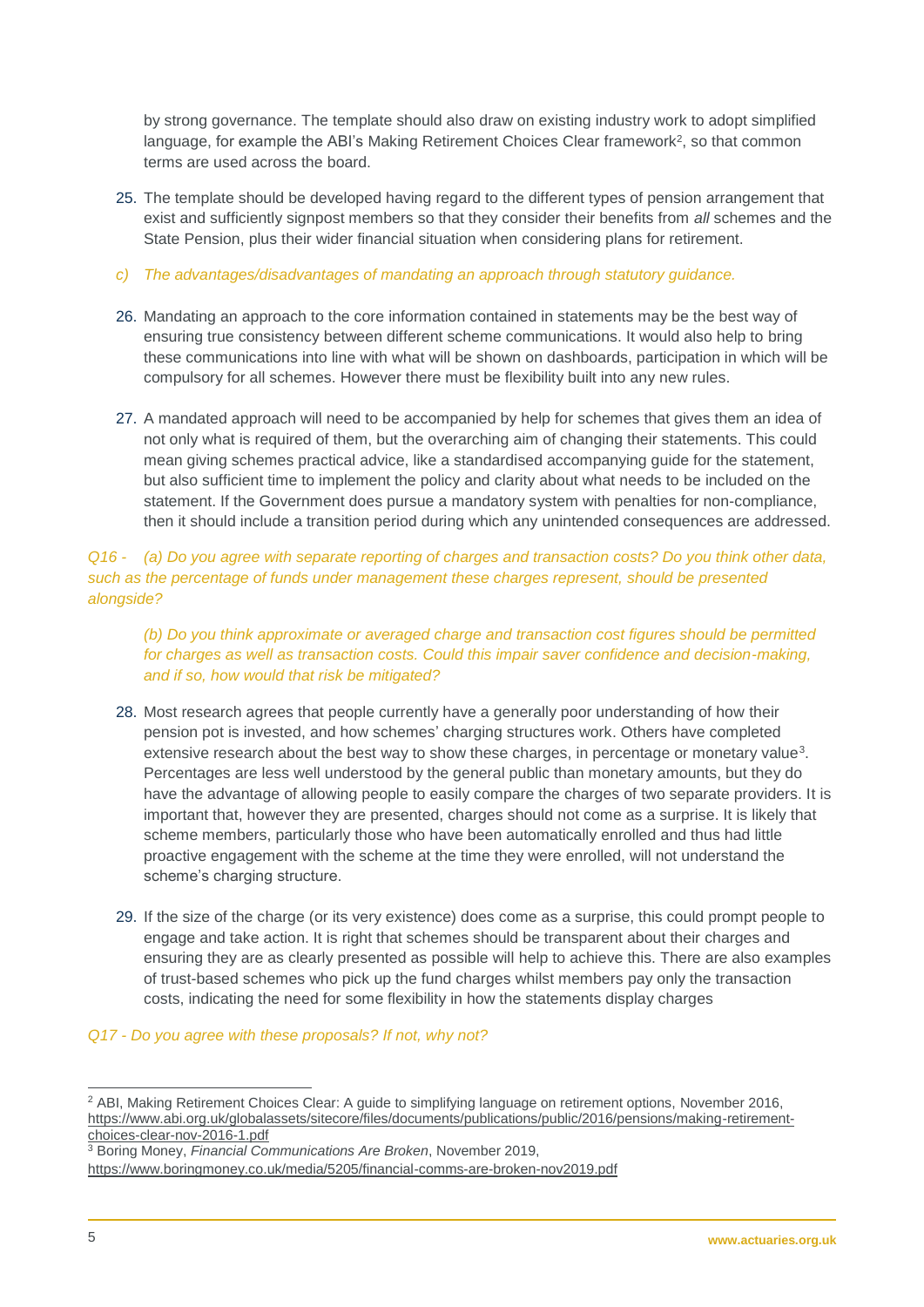30. The IFoA has no strong view on who should be responsible for setting the assumptions, as long as they are considered carefully by a well-resourced team and informed by consultation. There should also be a mechanism for an automatic, periodic review of the assumptions, even if only to ratify the status quo. We await the detail of the DWP's later consultation on the more specific issues associated with this.

*"We've proposed the following assumptions for legislation and DWP statutory guidance on the annual benefit statement:* 

- *Inflation assumptions*
- *Salary growth rates*
- *Investment growth rates*
- *Annuity assumptions*
- *25% tax free lump sums*
- *Number and basis of projections"*

## *Q18 - Do you think these are the right assumptions for providing simple, comparable estimates? If not, why not?*

- 31. Broadly yes, we agree with the proposed assumptions. However we would suggest that the DWP reflects on the adoption of a level annuity assumption. The fact that it is currently common practice does not, in itself, justify its use as a planning assumption. If retirees are making a conscious planning choice because they are content that real income declines as their health deteriorates, then it is probably a reasonable planning assumption. Conversely, if they are choosing level annuities because they give a higher initial rate, and not considering the implications thereafter, then it is not a sensible planning assumption. Many individuals will live for over 25 years after retirement and the impact of inflation could be significant.
- 32. The use of RPI-linked annuity may be a more natural choice for individuals looking to maintain a standard of living throughout retirement. However, such products are much more expensive (as measured by the impact on the initial rate) - but this may reflect the relative scarcity of appropriate matching investments, rather than the inherent cost of providing an inflation-linked income. Moreover, it is debatable whether the pattern of income produced is actually a good match for expenditure throughout retirement.
- 33. Given the materiality of this assumption for the initial income amount, we propose that the DWP investigates beyond current buying practices by engaging with financial advisers and the Money and Pensions Service on which vehicle is a better planning assumption. In any case, we would expect individuals to become more engaged as they approach retirement, developing their own, bespoke financial plan that will supersede the assumptions contained within the simplified statement.
- 34. Prior experience suggests that customers do not understand multiple/stochastic projections so we would agree with the proposal to include a single proposal only at this time. Having said that, there is a greater question around how to support better understanding of outcome variability so that people understand that their pension could be worth  $EX$ , but it might be as low as  $EY$ . This simplified statement is supposed to be high level, easy to read, and including scenarios is likely to jeopardise that. There should continue to be a way for people who wish to understand what the assumptions underpinning this document are, but it shouldn't over complicate the body of the statement.

#### *Q22 - We would welcome your views on:*